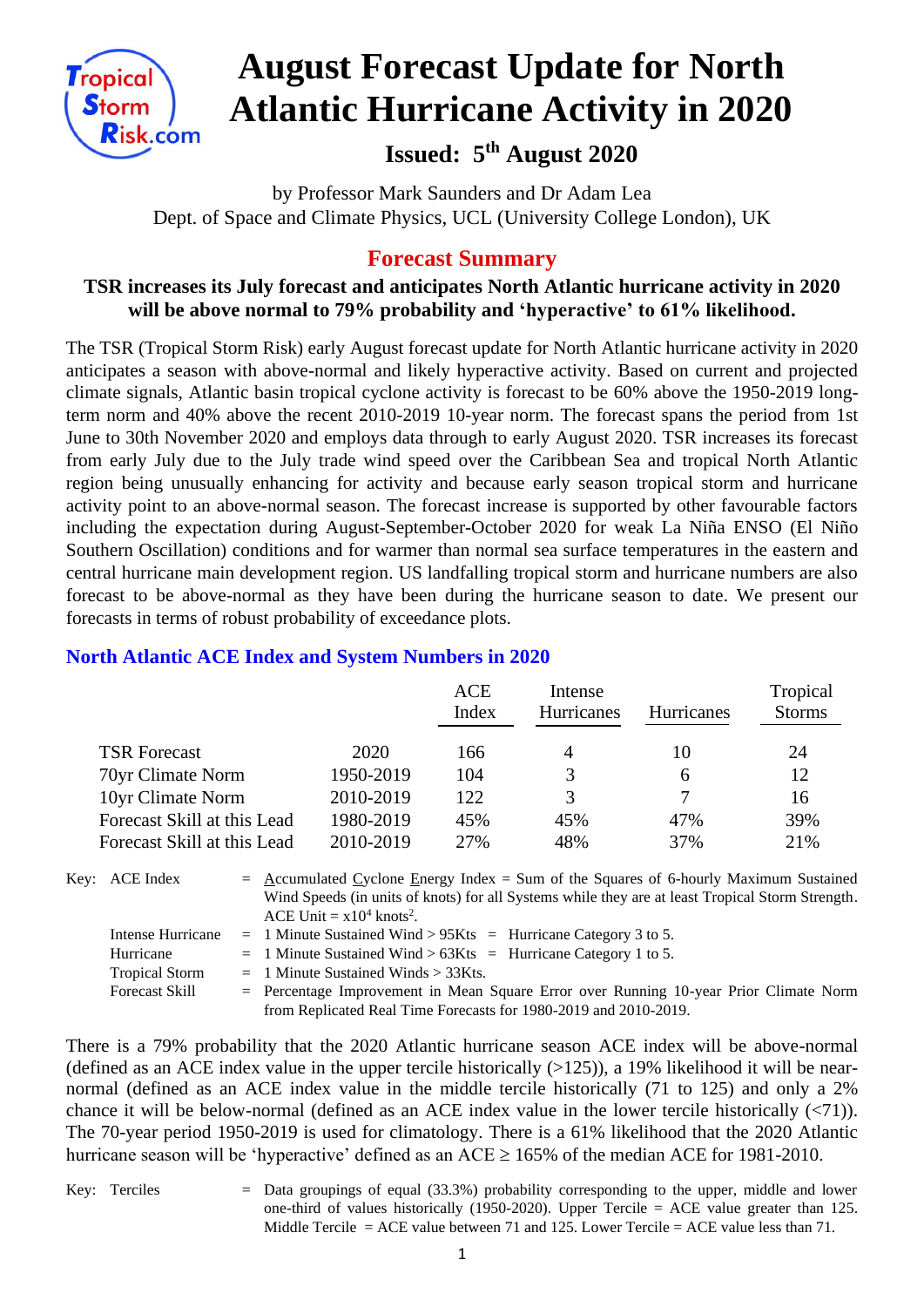#### **Forecast Probability of Exceedance Plots for the 2020 North Atlantic Hurricane Season**

Seasonal outlooks for North Atlantic hurricane activity contribute to the anticipation of risk for insurance companies, other weather-sensitive businesses, and local and national governments. However, the uncertainty associated with such forecasts is often unclear. This reduces their benefit and contributes to the perception of forecast 'busts'. The robust assessment of risk requires a full and clear probabilistic quantification of forecast uncertainty with the forecast issued in terms of probability of exceedance (PoE). In this way the chance of each hurricane number/activity outcome occurring is clear for the benefit of users. Going forward TSR will be including robust forecast probability of exceedance (PoE) information based on the recommendation and methodology described in Saunders et al. (2020).

The plots below display our early August forecast outlooks for ACE (upper panel) and the number of hurricanes (lower panel) in terms of PoE. Each plot displays two sets of PoE data comprising the forecast PoE curve and the 1950-2019 climatology PoE curve. The forecast PoE curves are computed using the method described in section 3.3 of Saunders et al. (2020) while the climatology PoE curves are computed directly from observations. The two forecast PoE plots specify the current chance that a given ACE Index and/or hurricane total will be reached in 2020 and how these chances differ to climatology.

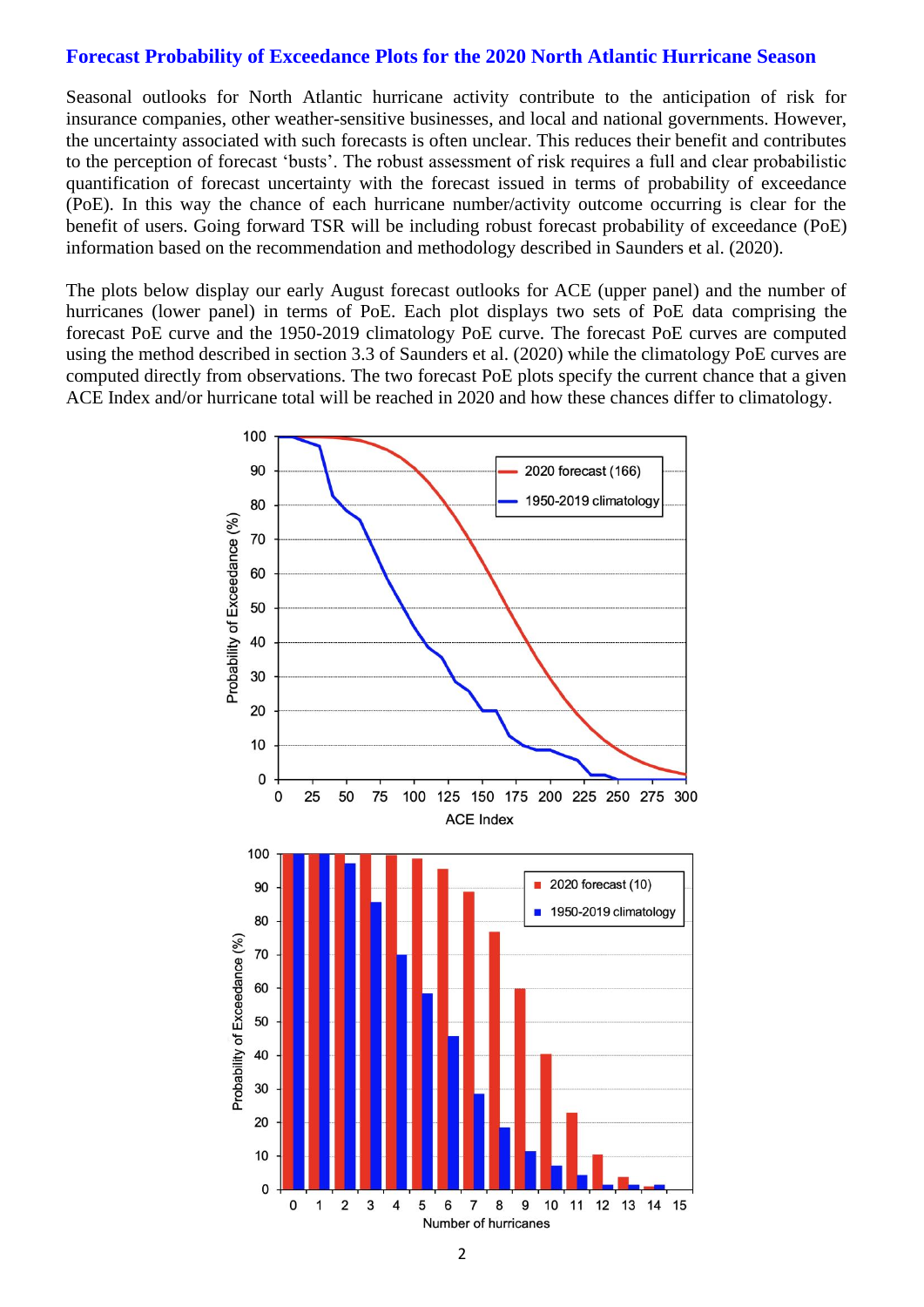There is a 61% likelihood that the 2020 Atlantic hurricane season will be a 'hyperactive' season defined as an ACE  $\geq$  165% of the median ACE for 1981-2010 (an ACE value of 152.5).

Reference: Saunders, M. A., Klotzbach, P. J., Lea, A. S. R., Schreck, C. J., & Bell, M. M. (2020). Quantifying the probability and causes of the surprisingly active 2018 North Atlantic hurricane season. *Earth and Space Science*, *7*, e2019EA000852.<https://doi.org/10.1029/2019EA000852>

#### **ACE Index & Numbers Forming in the MDR, Caribbean Sea and Gulf of Mexico in 2020**

|                             |           | <b>ACE</b><br>Index | Intense<br>Hurricanes | <b>Hurricanes</b> | Tropical<br><b>Storms</b> |
|-----------------------------|-----------|---------------------|-----------------------|-------------------|---------------------------|
| <b>TSR Forecast</b>         | 2020      | 140                 | 4                     |                   | 17                        |
| 70yr Climate Norm           | 1950-2019 | 81                  | 2                     | 4                 | 8                         |
| 10-yr Climate norm          | 2010-2019 | 97                  | 2                     |                   | 10                        |
| Forecast Skill at this Lead | 1980-2019 | 37%                 | 50%                   | 63%               | 62%                       |
| Forecast Skill at this Lead | 2009-2019 | 25%                 | 39%                   | 76%               | 74%                       |

The Atlantic hurricane Main Development Region (MDR) is the region 10ºN-20ºN, 20ºW-60ºW between the Cape Verde Islands and the Caribbean Lesser Antilles. A storm is defined as having formed within this region if it reached at least tropical depression status while in the area.

There is a 78% probability that the 2020 Atlantic hurricane season ACE index for these regions will be above-average (defined as an ACE index value in the upper tercile historically (>96)), a 19% likelihood it will be near-normal (defined as an ACE index value in the middle tercile historically (45 to 96) and a 3% chance it will be below-normal (defined as an ACE index value in the lower tercile historically (<45)). The 70-year period 1950-2019 is used for climatology.

#### **USA Landfalling ACE Index and Numbers in 2020**

|                             |           | ACE<br>Index | <b>Hurricanes</b> | Tropical<br><b>Storms</b> |
|-----------------------------|-----------|--------------|-------------------|---------------------------|
| <b>TSR Forecast</b>         | 2020      | 5.0          |                   | 9                         |
| 70yr Climate Norm           | 1950-2019 | 2.4          | 1.47              | 3.11                      |
| 10yr Climate Norm           | 2010-2019 | 2.1          | 1.20              | 2.80                      |
| Forecast Skill at this Lead | 1980-2019 | 28%          | 7%                | 12%                       |
| Forecast Skill at this Lead | 2010-2019 | 3%           | $0\%$             | 32%                       |

Key:  $\text{ACE Index} = \text{Accumulated Cvelone Energy Index} = \text{Sum of the Squares of hourly Maximum Sustainable distance.}$ Wind Speeds (in units of knots) for all Systems while they are at least Tropical Storm Strength and over the USA Mainland (reduced by a factor of 6). ACE Unit =  $x10^4$  knots<sup>2</sup>. Strike Category = Maximum 1 Minute Sustained Wind of Storm Directly Striking Land. USA Mainland  $=$  Brownsville (Texas) to Maine

USA landfalling intense hurricanes are not forecast since we have no skill at any lead.

There is a 100% probability that in 2020 the USA landfalling ACE index will be above average (defined as a USA ACE index value in the upper tercile historically  $(>2.5)$ ), a 0% likelihood it will be near-normal (defined as a USA ACE index value in the middle tercile historically (1.1 to 2.5)) and a 0% chance it will be below-normal (defined as a USA ACE index value in the lower tercile historically  $(\langle 1.1 \rangle)$ ). The 70-year period 1950-2019 is used for climatology.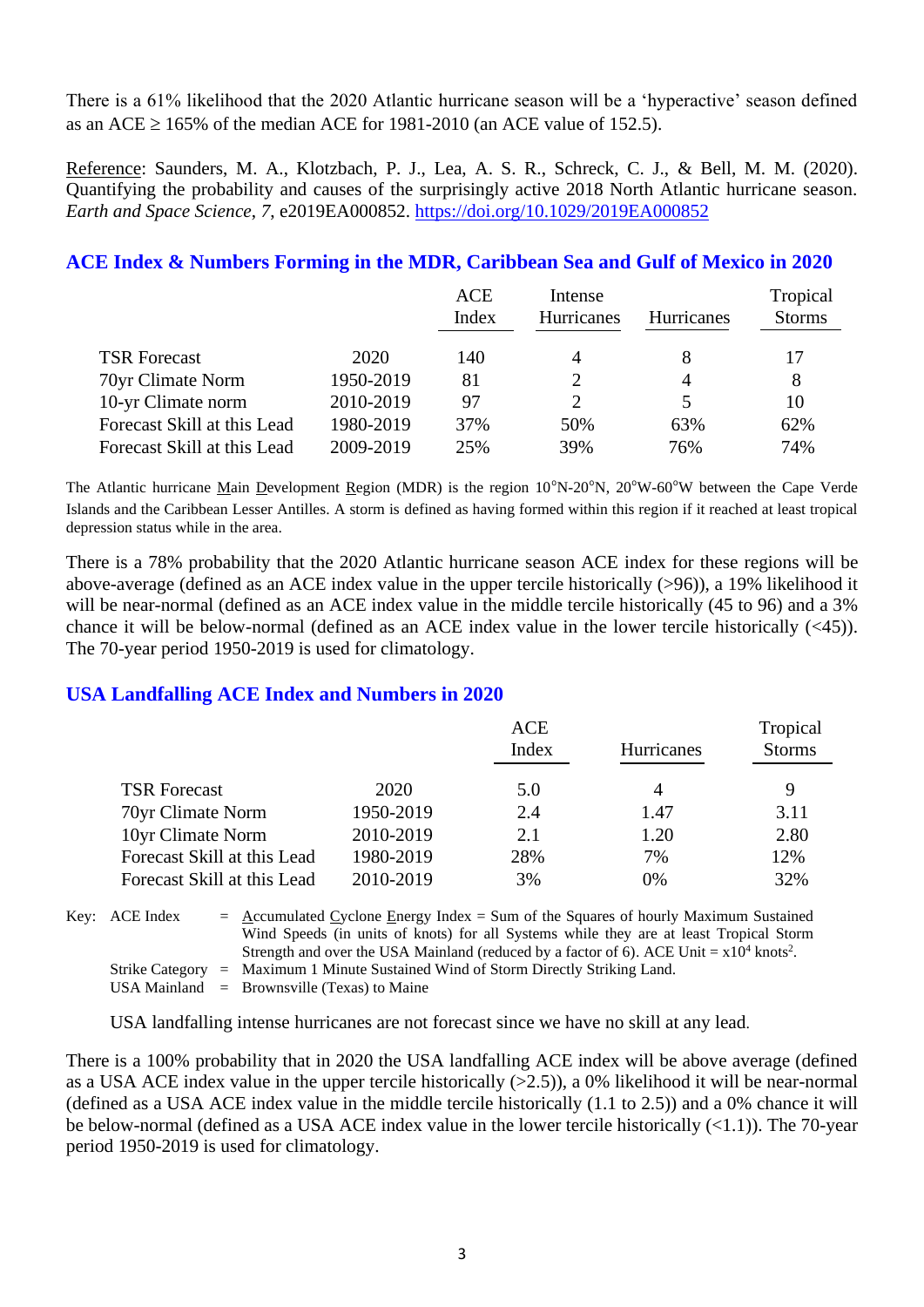#### **Methodology and Key Predictors for 2020**

The TSR statistical seasonal hurricane forecast model divides the North Atlantic into three regions and employs separate forecast models for each region before summing the regional hurricane forecasts to obtain an overall forecast. For two of these three regions (tropical North Atlantic, and the Caribbean Sea and Gulf of Mexico) the forecast model pools different environmental fields involving August-September sea surface temperatures (SSTs) and July-September trade wind speed to select the environmental field or combination of fields which gives the highest replicated real-time skill for hurricane activity over the prior 10-year period. The nature of this process means that the details of the seasonal forecast model can vary subtly from year-to-year and also with lead time within the same year. Separate forecast models are employed to predict the July-September trade wind speed and to predict the August-September SSTs. Finally, bias corrections are employed for each predictand based on the forecast model performance for that predictand over the prior 10 years. All regressions are performed using normalized data. This ensures that the requirements of linear regression modeling are met, namely, that observations are drawn from normal distributions and that regression errors are normally distributed with a mean of zero.

The main factor underpinning the TSR forecast for 2020 hurricane activity being above-normal and likely hyperactive is the anticipated enhancing effect of the July-September 2020 forecast trade wind at 925mb height over the Caribbean Sea and tropical North Atlantic region  $(7.5^{\circ}N - 17.5^{\circ}N, 100^{\circ}W - 30^{\circ}W)$ . The forecast for this predictor is  $1.05\pm0.39$  ms<sup>-1</sup> weaker-than-normal (1981-2010 climatology) which is more enhancing for hurricane activity than its  $0.67 \pm 0.59$  ms<sup>-1</sup> weaker-than-normal value forecast in early July 2020. Weaker-than-normal trade winds during July-September are associated with more cyclonic vorticity and decreased vertical wind shear over the hurricane main development region. This in turn increases hurricane frequency and intensity. The July-September 2020 trade wind speed is forecast using persistence of the July 2020 trade wind speed. Our expectation for slightly warmer than average August-September 2020 sea surface temperatures for the eastern and central hurricane main development region  $(10-20^{\circ}N, 20-60^{\circ}W)$  – a value of  $0.18\pm0.14^{\circ}C$  warmer than normal (1981-2010 climatology) is forecast – further supports our outlook for an above average 2020 hurricane season.

#### **Forecast Model for US ACE Index and US Landfalling Hurricane Numbers**

The TSR early August forecast for the US ACE index and US landfalling hurricane and tropical storm numbers in 2020 is predicted from an ensemble of two models: (1) the July 2020 tropospheric wind anomalies between heights of 925 hPa and 400 hPa over North America, the east Pacific and the North Atlantic (Saunders and Lea, 2005). Wind anomalies in these regions in July are indicative of persistent atmospheric circulation patterns that either favour or hinder evolving hurricanes from reaching US shores during August and September; (2) thinning from the forecast of total Atlantic basin activity for 2020.

Saunders, M. A. and A. S. Lea, Seasonal prediction of hurricane activity reaching the coast of the United States, *Nature*, 434, 1005-1008, 2005.

#### **The Precision of Seasonal Hurricane Forecasts 2003-2019**

The figure below displays the seasonal forecast skill for North Atlantic hurricane activity for the 17-year period between 2003 and 2019. This assessment uses the seasonal forecast values issued publicly in realtime by the three forecast centres TSR, NOAA (National Oceanic and Atmospheric Administration) and CSU (Colorado State University). Skill is assessed as a function of lead time for two measures of seasonal hurricane activity: ACE and basin hurricane numbers.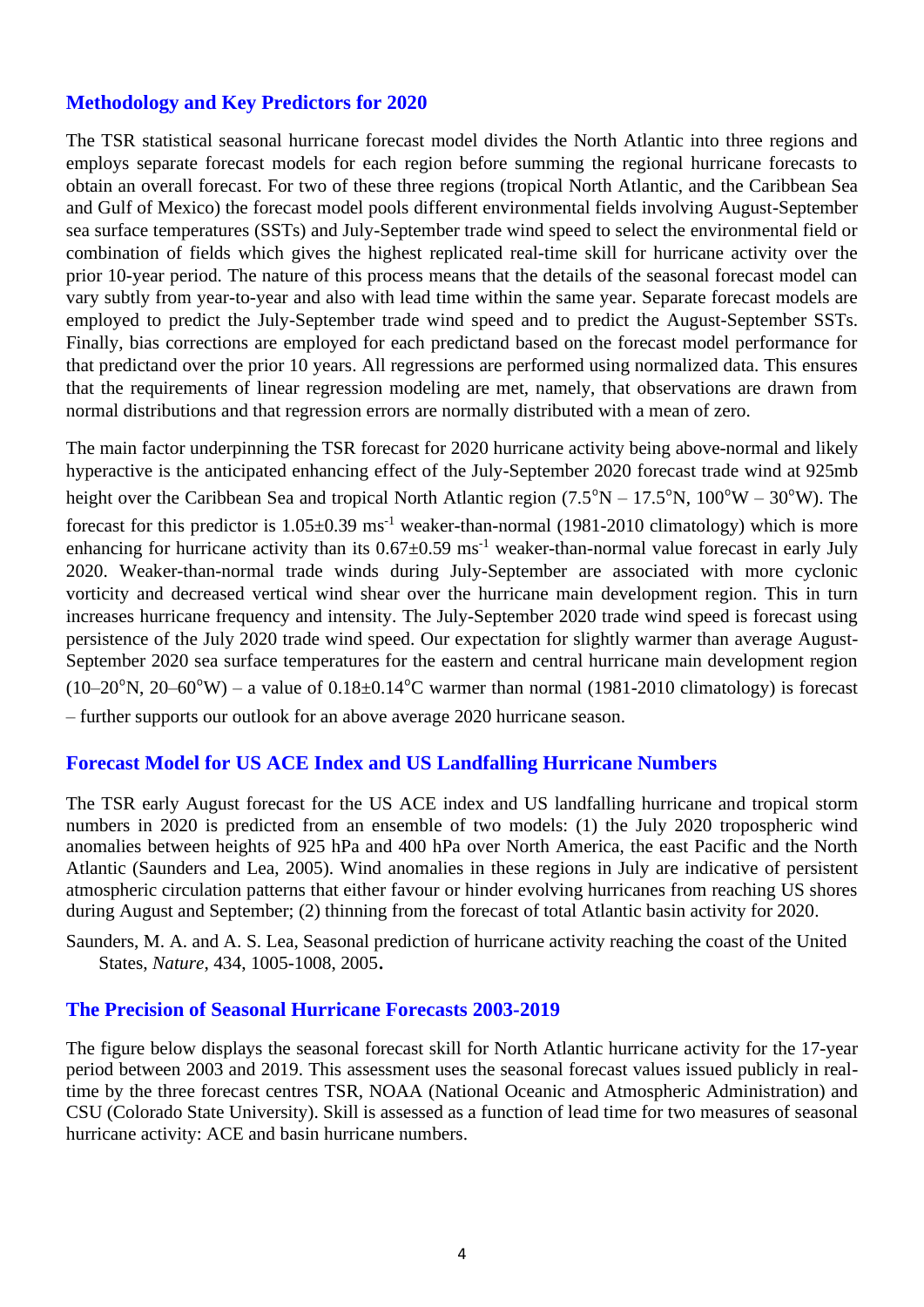

Forecast precision is provided using the Mean Square Skill Score (MSSS) which is the percentage improvement in mean square error over a climatology forecast. Positive skill indicates that the model performs better than climatology, while a negative skill indicates that it performs worse than climatology. Two different climatologies are used: a fixed 50-year (1951-2000) climatology and a running prior 10 year climate norm.

It should be noted that NOAA does not issue seasonal hurricane outlooks before late May and that CSU stopped providing quantitative extended-range hurricane outlooks from the prior December after 2011. It is clear that there is little skill in forecasting the upcoming ACE and numbers of hurricanes from the previous April for the period 2003-2019. Skill starts to climb as the hurricane season approaches with moderate-to-good skill levels being achieved, on average, by early August.

Although there are mostly only small differences in skill between the three forecast centres, the TSR model has been either the near-equal best or the best performing statistical seasonal forecast model at all lead times for the period 2003-2019.

Additional information about the accuracy of the TSR seasonal outlooks and of the long-term validity of the TSR seasonal model may be obtained from these two publications:

- 1. Klotzbach, P. J., M. A. Saunders, G. D. Bell and E. S. Blake (2017), North Atlantic seasonal hurricane prediction: underlying science and an evaluation of statistical models, in *Climate Extremes: Patterns and Mechanisms*, Geophys. Monogr. Ser., vol 226, edited by S-Y. Wang et al., pp. 315-328, American Geophysical Union, John Wiley & Sons. doi/10.1002/9781119068020.ch19 (Please see section  $19.2.5 - pages 323-325$ .
- 2. Saunders, M. A., P. J. Klotzbach and A. S. R. Lea (2017), Replicating annual North Atlantic hurricane activity 1878-2012 from environmental variables, *J. Geophys. Res. Atmos*., *122*, 6284-6297, doi:10.1002/2017JD026492.

#### **Further Information and Next Forecast**

Further information about TSR forecasts and verifications may be obtained from the TSR web site *http://www.tropicalstormrisk.com*. This is the final TSR forecast update for the 2020 North Atlantic hurricane season. TSR will issue its extended range outlook for the 2021 North Atlantic hurricane season in December 2020.